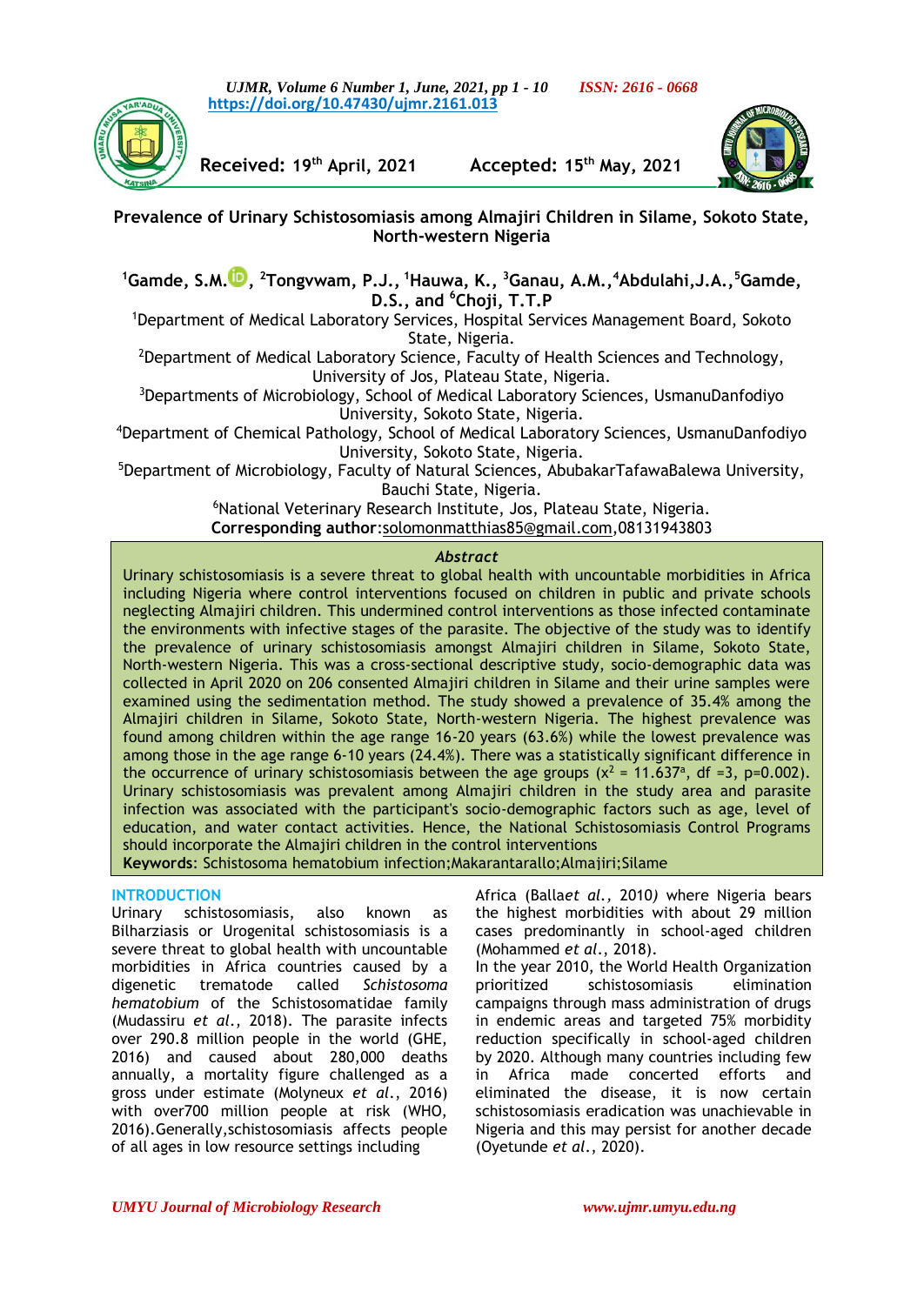The national schistosomiasis campaigns by governments and non-governmental organizations in Nigeria always targeted children in public and private schools neglecting the Almajiri children attending Makarantar allo. This among other factors undermined schistosomiasis control effortsin Nigeria as those infected contaminate the environments with the infective stages of the parasite (Mohammed *et al*., 2015).

Makarantar allo, also known as Tablet or Slate school is derived from two Hausa language words; *Makaranta* (school) and *Allo* (slate) denote a traditional Islamic institution of learning the Holy Koran (Adams *et al*., 2012). The Non-native learners, the immigrant children encounter enormous challenges and have to fend for themselves under the guidance of a mallam (Islamic scholar) (Mohammed *et al*., 2015). Some unsettling characteristics ofthe Almajiri include being far from their parents, poor, living in over crowded rooms with poor access to health care servicesand are seen roaming almost every street and corner in the northern parts of Nigeria (Isiaka *et al*., 2015). People become infected with the cercariae stages of the parasite that penetrate the skin during water contact activities such asfarming, swimming, bathing, fetching water, or herding animals (Yunusa *et al*., 2016).

In the study area, the Almajiris constitute a majority of very low-skilled workforces (Yusha'u *et al*., 2013) where Sokoto Rima River Basin Development Authority executed considerable irrigation projects offers favourable environments for the survival of the intermediate host, Bulinus snail, and the causal agent of Bilharziasis, *Schistosoma hematobium* with little concern on the people's health's (Mudassiru *et al*., 2018).

Therefore, this study is designed to evaluatethe prevalence of urinary schistosomiasis and its association with some sociodemographic factors among Almajiri children in Silame, Sokoto State, North-western Nigeria.

# **MATERIALS AND METHODS**

# **Ethical consideration**

This study was approved by the Primary Healthcare Agency, Silame, Sokoto, [Nigeria,](https://en.wikipedia.org/wiki/Nigeria)and Silame Local Government Council (SLM/MOH/PHC/038/VOL.I.). Participants who were positive for the parasite were treated with praziquantel (600mg; Biltricide, Bayer, Leverkusen, Germany).

The study was conducted in twoIslamic Schools, Gandu and Umaru Islamiya was selected by random sampling in Silame where epidemiological data on urinary schistosomiasis is scarce. Silame is the headquarter of the Local Government with an area mass of 790 Km²on Sokoto river located in the Sudan Savannah zone at the extreme Northwest, Nigeria between longitude 13<sup>0</sup>2<sup>1</sup>N and latitude 4 <sup>0</sup>51<sup>1</sup>E with apopulation of104,378 people (NPC, 2006). Indigenous inhabitants are the Hausas and Fulani while other ethnic collections include Igbo, Yoruba, Ebira, Igala, and the Buxus from the Niger Republic with a growing number of Quranic Schools (SESP, 2010). Nonetheless, Silamepeople are very poor and dependent onthe Sokoto River for fishing, irrigation farming (Fadama in the Hausa language) fit for a variety of crops(Yusha'u*et al*., 2013).

### **Study Design and Subject SociodemographicCharacteristics**

A cross-sectional descriptive study was conducted on206 Almajiri children at theGandu and Alhaji Umaru Islamiya in the Silame, Sokoto State, Nigeria, in April 2020. The sample size was estimated at 200 as described (Mohammed *et al*., 2018). A set of pretested, structured questionnaires on the Almajiri children such as age, religion, level of education, and father's occupation was used to determine the sociodemographic characteristics and schistosomiasis-related exposure.

# **Parasitological assessment**

Urine samples were collected between 10:00 AM and 2:00 PM in labeled-leak-proof universal sample containers and placed in black polyethylene bags to prevent the eggs from hatching into miracidia and then transported to the General Hospital Silame, Microbiology Laboratory for processing.The sedimentation method was used for the urine examination for the presence or absence of *Schistosoma haematobium* eggs. Seven milliliters of urine sample was transferred into a centrifuge tube and centrifuged at 1,000×g for 5 minutes, the supernatant was decanted, and the residues were examined under X10 and X40 objectives using Olympus, USA (Albadawi *et al*., 2018).

#### **Some Socio demographic characteristics of the eligible Almajiris**

Socio-demographic information of the participant's name, age, sex, religion, area of residence, level of education, and father's occupations were obtained using a structured questionnaire that could be answered by a yes or no response with few are open-ended questions.

*UMYU Journal of Microbiology Research www.ujmr.umyu.edu.ng* **Study setting and population Statistical analysis**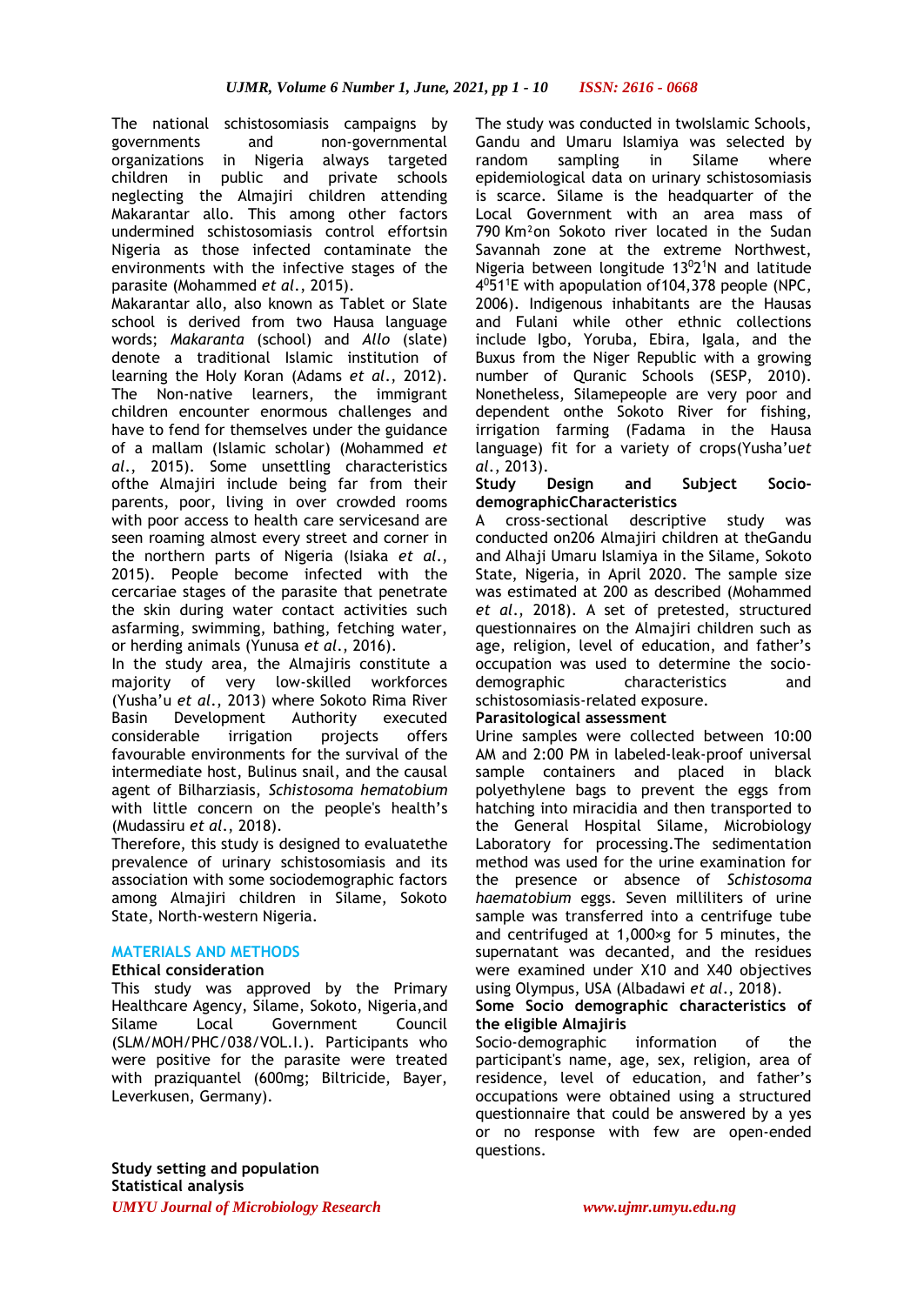The data obtained were analyzed using Statistical Package for Social Sciences Software (SPSSInc., Chicago, IL, USA) version 25.0.A descriptive and inferential analysis was determined at p≤0.05 level of significance.

**Prevalence of** *Schistosoma hematobium* **among Almajiri Children in Silame, Sokoto State, North-western Nigeria** The study showed a prevalence of 35.4% (73/206) among the Almajiri children in Silame, Sokoto State, North-western Nigeria. Considering the high morbidities of the parasite, a prevalence of 35.4% is a public health concern (*p* = 0.002). (Fig.1).



**Fig. 1: Prevalence of** *Schistosoma hematobium* **among Almajiri Children in Silame, Sokoto State, North-western Nigeria.**

#### **Table 1: Distribution of** *Schistosoma hematobium* **based on the study sites**

Regarding the study-based sites in Silame; Gandu and Umaru Islamiya, where epidemiological data on urinary schistosomiasis are scarce, the highest prevalence was recorded in UmaruIslamiya (36.9%) while the least prevalence was recorded in Gandu Islamiya (32.9%). However, there was no statistically significant difference in the occurrence of urinary schistosomiasis between the two study-based locations  $(x^2=0.340^a, p=.560)$ .

| <b>Study sites</b> | <b>Number</b><br>examined | Number infected | Prevalence (%) | <b>Statistics</b>                         |
|--------------------|---------------------------|-----------------|----------------|-------------------------------------------|
| Gandu Islamiya     | 76                        |                 | 32.9           | $x^2$ =.340 <sup>a</sup> , <i>p</i> =.560 |
| Umaru Islamiya     | 130                       | 48              | 36.9           |                                           |
| Total              | 206                       |                 | 35.4           |                                           |

#### **Socio-demographic characteristics of the Almajiri children**

In relation to age, the highest prevalence was found among children within the age range 16- 20 years (63.6%,7/11), while the lowest prevalence was among those in the age range 6-10 years (24.4%, 20/82) (Fig. 2). There was a statistically significant difference in the occurrence of urinary schistosomiasis among the age groups  $(x^2 = 11.637^{\circ})$ , df =3, p=0.002). However, no statistically significant difference was observed in the study-based locations  $(x^2= .340^{\circ}, p = .560)$  and the participant's fathers' occupations  $(x^2 = .567^a, p = .753)$  (Table 2).

#### **RESULTS**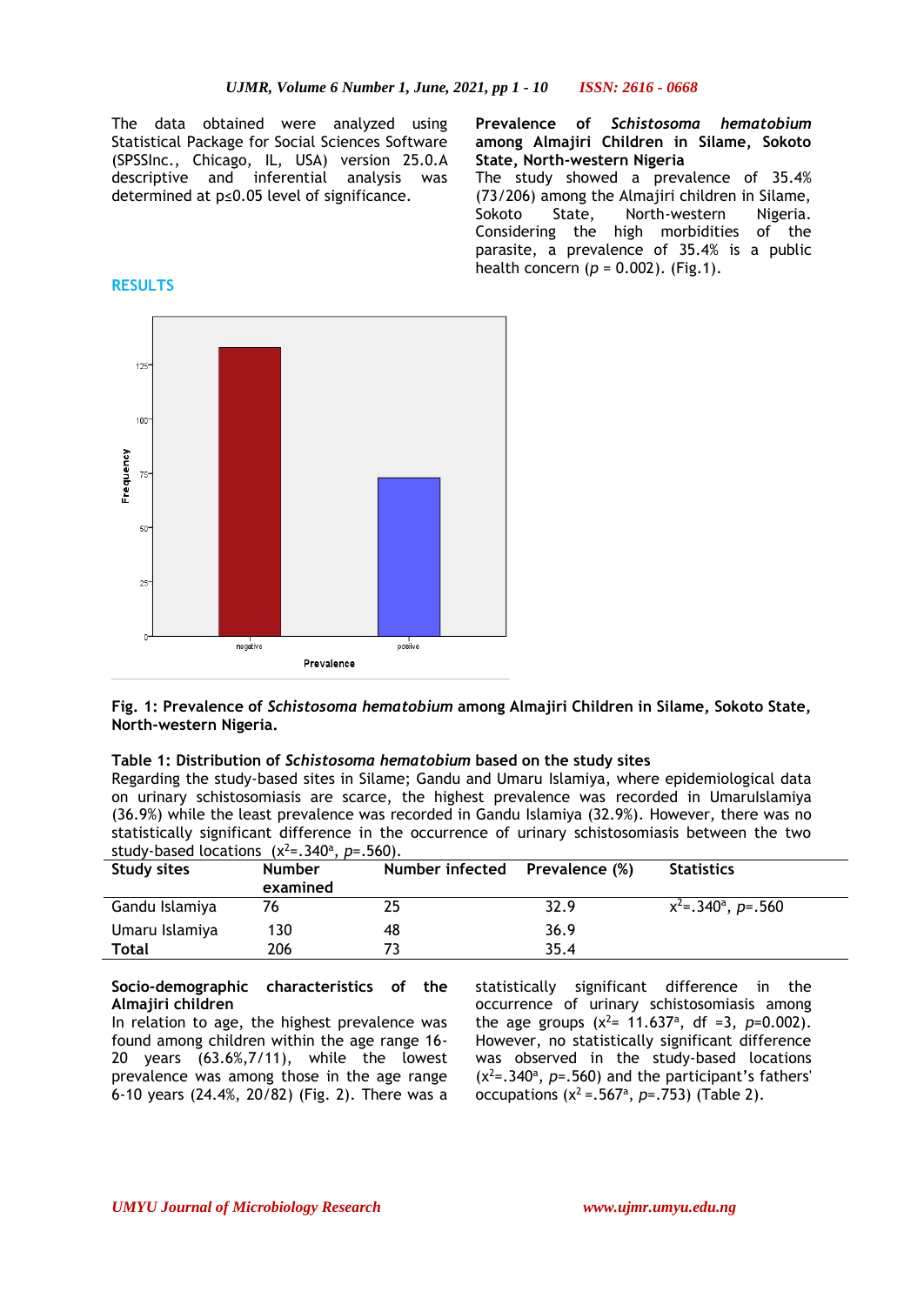

**Fig. 2: Age distribution of** *Schistosoma hematobium* **among Almajiri Children in Silame, Sokoto State, North-western Nigeria.**

| <b>Variables</b>                                    | Frequency | Percentage (%) |                                       |
|-----------------------------------------------------|-----------|----------------|---------------------------------------|
| Age group (years)                                   |           |                |                                       |
| $1 - 5$                                             | 19        | 26.3           | $x^2$ = 11.637 <sup>a</sup> , p=0.002 |
| $6 - 10$                                            | 82        | 24.4           |                                       |
|                                                     |           |                |                                       |
| $11 - 15$                                           | 94        | 43.6           |                                       |
| $16 - 20$                                           | 11        | 63.4           |                                       |
| Gender                                              |           |                |                                       |
| Male                                                | 206       | 100            |                                       |
| <b>Education</b>                                    |           |                |                                       |
| Islamic                                             | 206       | 100            |                                       |
|                                                     |           |                |                                       |
| Primary                                             |           |                |                                       |
| Secondary                                           |           |                |                                       |
| Graduate                                            |           |                |                                       |
| None                                                |           |                |                                       |
| Nature of residence                                 |           |                |                                       |
| Rural                                               | 206       | 100            |                                       |
| Location                                            |           |                |                                       |
|                                                     | 76        | 37             |                                       |
| Gandu Islamiya                                      | 130       | 63             | $x^2$ =.340 <sup>a</sup> , p=.560     |
| Alhaji Umaru Islamiya<br><b>Father's occupation</b> |           |                |                                       |
|                                                     |           |                |                                       |
| Crop farmers                                        | 125       | 60.6           | $x^2 = .567^a, p = .753$              |
| <b>Traders</b>                                      | 58        | 28.2           |                                       |
|                                                     |           |                |                                       |
| Nomadic farmers                                     | 23        | 11.3           |                                       |
| <b>Toilet System</b>                                |           |                |                                       |
|                                                     |           |                |                                       |
| <b>Bush</b>                                         | 206       | 100            |                                       |

**Table 2: Some Socio-demographic Characteristics of the Almajiri children**

*UMYU Journal of Microbiology Research www.ujmr.umyu.edu.ng*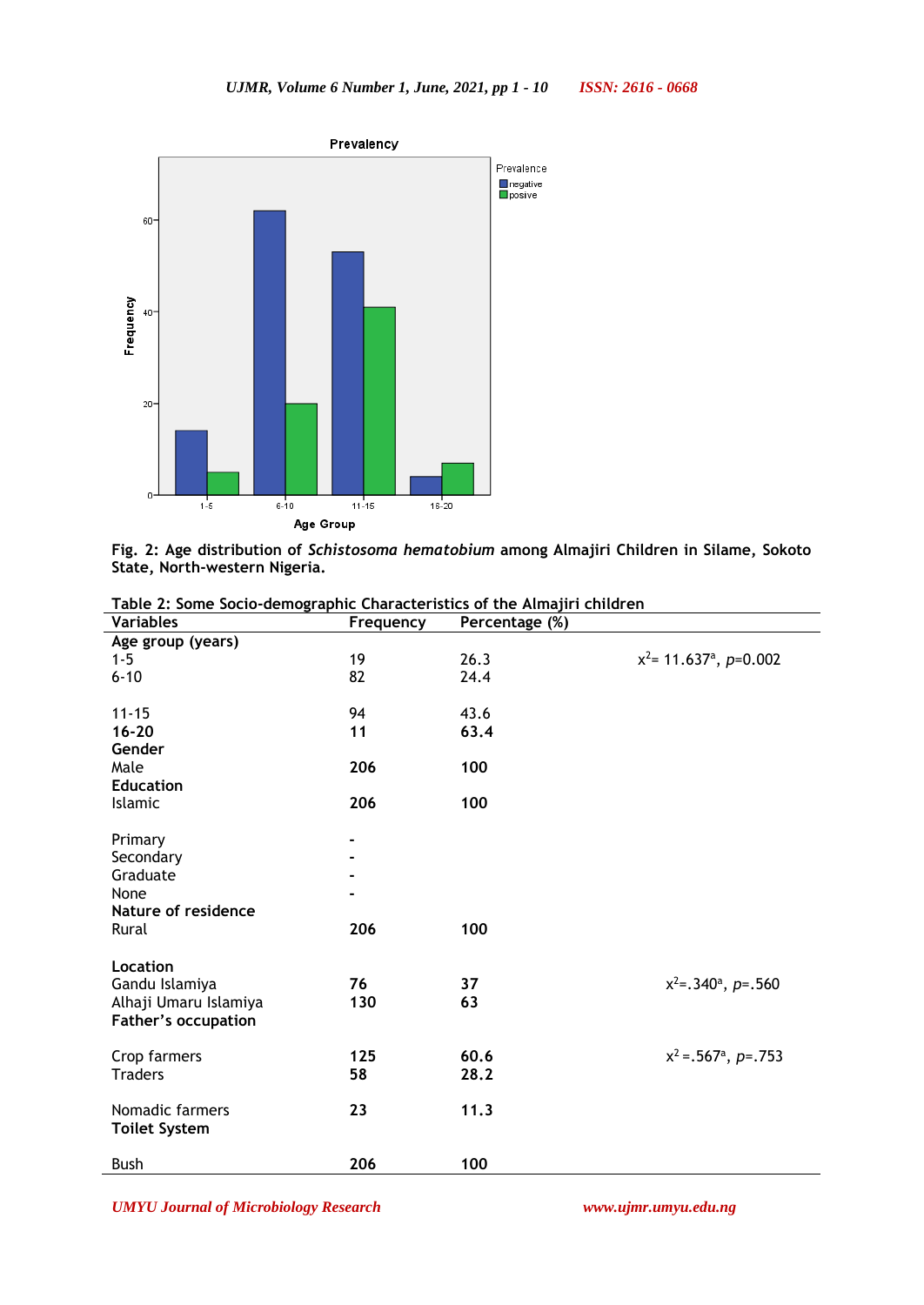# **DISCUSSION**

The prevalence of urinary schistosomiasis among Almajiri pupils in Silame was 35.4% (73/206) (Fig. 1). This figure corroborates the pooled 34.7% prevalence of urinary schistosomiasis in Nigeria (Abdulkadira *et al*., 2017). Considering the high morbidities of the parasite, a prevalence of 35.4% is a public health concern and echoes the low socioeconomic and educational backgrounds of the study population (ICESC, 2016). Our result is consistent with other moderate prevalence of 33.5% in Wammako, Sokoto State, Northwestern Nigeria, 32.3% in Goronyo, Sokoto State, North-western Nigeria (Umar *et al*., 2008), 34.1% in Enugu State, South-eastern Nigeria (Okechukwu *et al*., 2014), 34.2% in Mayo-Belwa, Maiduguri, North-eastern Nigeria (Balla *et al*., 2015), and 37.7% in Wurno, Sokoto State, North-western Nigeria (Bello *et al*., 2014).

However, other studies among Almajirs such as Balla *et al*. (2010) and Balla *et al*. (2012) reported higher prevalences of 74.0% in Gusau, Zamfara State, North-western Nigeria, and 75% in Gwanje, BornoState, North-eastern Nigeria respectively. Frequent water contact activities in snail-infested rivers, poor level of literacy, and haphazard disposal of human sewage, and dearth of basic amenities are factors associated with urinary schistosomiasis. Lack of water supply and contamination of the few available water sources were attributed to the endemicity of urinary schistosomiasis among the Almajiri children.Besides, Almajiri children are always excluded inthe mass drug intervention for schistosomiasis in Nigeria which continues to contaminate the environments with the infective stage of the parasite (Mohammed *et al*., 2015).

The age distribution of schistosomiasis in the study area showed a rise in prevalence with the participant's age. The infection rises from 24.4% in the age range 6-10 years to a peak of 63.6% in the age range 16-20 years. There was a statistically significant difference in the

# **REFERENCES**

- Abdulkadira, M., Ahmed, B.M., Abubakar, I.E., Suleimana, I.Y., ImamdI.M., Sule, A.A., Tela,U.M., Dogoe ,H.M., Yakasai, A.M., and Musag, B.M.(2017). Prevalence of urinary schistosomiasis in Nigeria, 1994– 2015: Systematic review and metaanalysis. .*African Journal of Urology;*  23: 228-239.
- Adam, S., and AbdulWahid., A. (2012).Teaching Arabic as a second language in Nigeria. *Procedia - Social and Behavioral Sciences*, 66: 126-135*.*

*UMYU Journal of Microbiology Research www.ujmr.umyu.edu.ng*

occurrence ofurinary schistosomiasis among the age groups  $(x^2 = 11.637^{\circ}, df = 3, p=0.002)$  (Fig. 2). The age pattern of prevalence in the present study is consistent with previous studies that reported peak prevalence in the adolescence of the age group 16-18 years in Ondo state, Westsouth Nigeria (Akinneye *et al*., 2018), 11-20 years in Kano state, North-central Nigeria (Dawaki *et al*., 2016), and10-19 years in Gusau, Zamfara State, North-western Nigeria (Yandoma *et al*., 2019). Adolescence and young adults between ages 16-20 years have a higher tendency to be engaged in water contact activities such as swimming, bathing, and farming than younger aged groups (Mudassiru *et al*., 2018). However, Awosolu *et al*.(2020) reported contrary to the present study and the difference could be attributed to the environmental settings, religious, and cultural practices with regards to water use (Ezeh *et al*., 2019).

# **CONCLUSION**

Urinary schistosomiasis was prevalent among Almajiri children in Silame, Sokoto State, North-western Nigeria. Almajiri children within the age range 16-20 years had the highest infection while the lowest prevalence was among those in the age range 6-10 years. The difference in the occurrence of urinary schistosomiasis among the age groups was statistically significant (*p*=0.002).

# **RECOMMENDATIONS**

Based on the study, there is a need to incorporate Almajiri children in the National Schistosomiasis Campaigns organized by the governments and non-governmental organizations in Nigeria for appropriate intervention to combat the disease transmission.

We recommended research priority in areas of neglect and advocated for molecular techniques to increase the sensitivity of parasites.

- Akinneye, J.O., Fasidi, M.M., Afolabi, O.J., and Adesina, F.P. (2018). Prevalence of Urinary Schistosomiasis among Secondary School Students in Ifedore Local Government, Ondo State, Nigeria*. International Journal of Tropical Diseases*, 1(004):1-6.
- Albadawi, A.,Talha, S.I., Abdlalla, E.M., Eltayeb, S.I., Elniama, A.A., Adam, D.A., Usama, E.A., and Bakri, Y.M.N.(2018). Prevalence of Intestinal and Urinary Schistosomiasis in Five Localities in Gezira State, Sudan.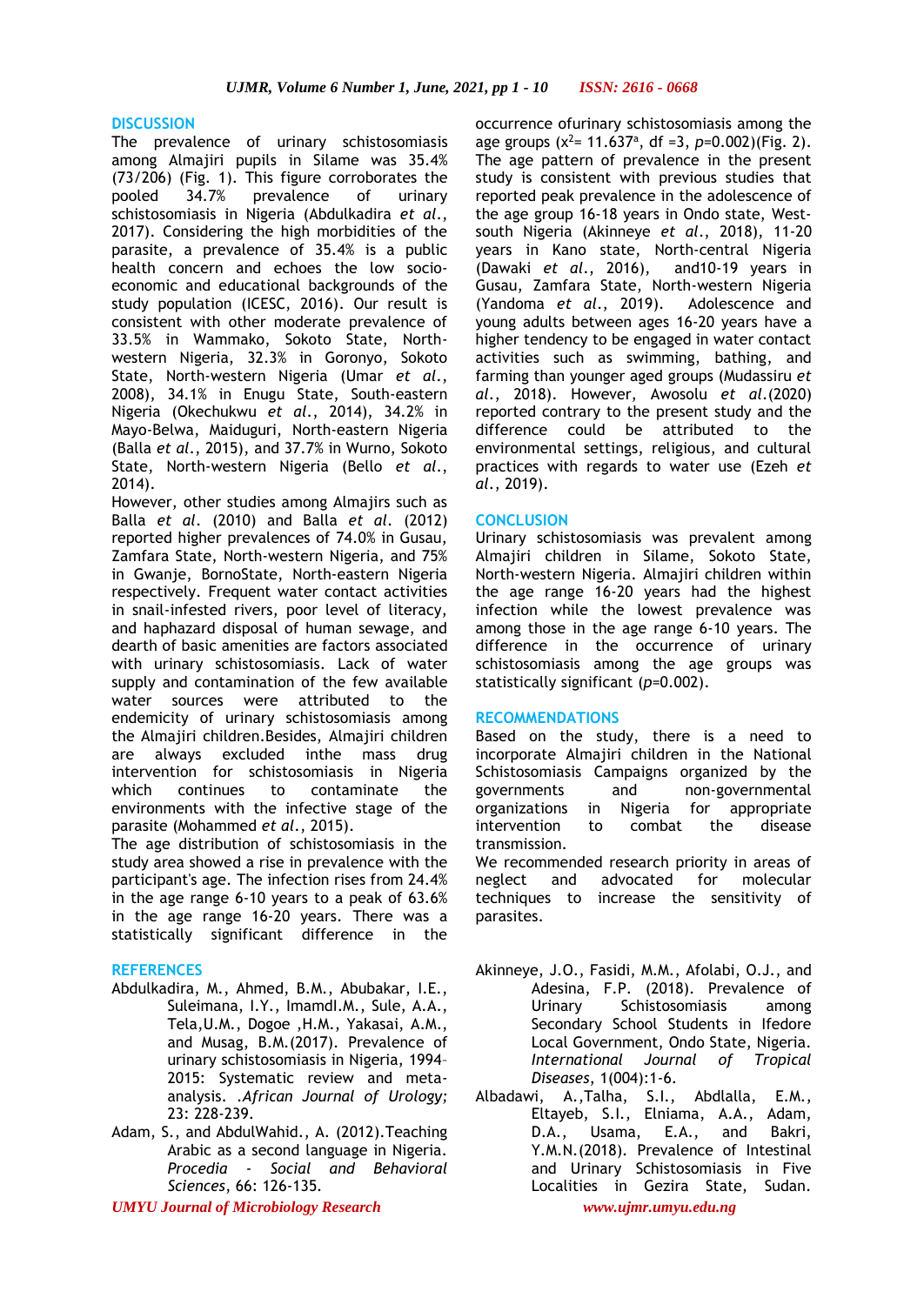*International Journal of Medical Science and Health Research*, 2(3):88- 99.

- Balla, H.J., Babagana, D.R., Baba, S., and Ibrahim, H. (2015). Incidence of Urinary Schistosomiasis amongst Out-of-School Pupils and "Almajiris" in Dikwa, North-Eastern Nigeria. *Global Journal of Medical Research, Microbiology, and Pathology*,15 (2): 9-13*.*
- Balla, H.J., Zailani, S.B., Askira, M.M., Musa, A.B., and Mursal, A. (2010). Prevalence of urinary schistosomiasis amongst "Almajiris" and Primary School Pupils in Gwange Ward of Maiduguri*. Borno Medical Journal (BOMJ)*, 7(2):7-10.
- Bala, A.Y., Ladan, M.U., and Mainasara, M. (2012).Prevalence and intensity of urinary schistosomiasis in Abarma village, Gusau, Nigeria: A Preliminary Investigation, *Science World Journal,*7 (2):1-4.
- Bello, A., Abdulgafar, O.J., Shittu, S.B., and Hudu, S.A. (2014). Prevalence of urinary schistosomiasis and associated haemato-proteinuria in Wurno Rural Area of Sokoto State, Nigeria. *Oriented. Journalof Medicine*, 26(3-4):114-121.
- Dawaki, S., Al-Mekhlafi, H.M, Ithoi, I., Ibrahim, J., Abdulsalam, A.M., Ahmed, A., Sady, H., Atroosh, W.M., Al-Areeqi, M.A., Elyana, F.N., Nasr, N.A., and Surin, J.(2016). Prevalence and risk factors of schistosomiasis among Hausa communities in Kano State, Nigeria. *Rev. Inst. Med. Trop. Sao Paulo*, 2016: 54-58*.*
- Ezeh, C.O., Onyekwelu, K.C., Akinwale, O.P., Shan, L.,and Wei, H. (2019). Urinary schistosomiasis in Nigeria: A 50-year review of prevalence, distribution and disease burden. *Parasite*, 26:19.
- Global Health Estimates (2016): Deaths by Cause, Age, Sex, by Country and by Region, 2000-2016. Geneva, World Health Organization, 2018.
- Informal Consultation on Expanding Schistosomiasis Control in Africa view at http://www.who.int/schistosomiasis/re

sources/en/. [9 April 2016].

- Isiaka, T.O. (2015). A Pilot Study of the Challenges of Infusing Almajiri Educational System into the Universal Basic Educational Programme in Sokoto, Nigeria. *Journal of Education and Practice*, 6(16): 10-17.
- Mohammed, K., Suwaiba, M., Spencer, H.I., Nataala, S.U., Ashcroft, O.F., Nuhuand, A., and Asiya U.I. (2018). Prevalence of
- *UMYU Journal of Microbiology Research www.ujmr.umyu.edu.ng*

Urinary Schistosomiasis among Primary School Children in Kwalkwalawa Area, Sokoto State, North-Western Nigeria. *Asian Journal of Research in Medical and Pharmaceutical Sciences*, 3(1): 1- 10.

- Mohammed, M., Vantsawa, P.A., Abdullahi, U.Y., and Muktar, M.D. (2015). Nutritional Status and Prevalence of Intestinal Schistosomiasis among Almajiri Population in Kawo District of Kaduna Metropolis, Kaduna State-Nigeria. *Journal of Bacteriology and Parasitology,* 6: (237):1-5.
- Molyneux, D.H., Savioli, L., and Engels, D. (2016). Neglected tropical diseases: progress towards addressing the chronic pandemic. *Lancet*; http://dx.doi.org/ 10.1016/S0140-6736(16)30171-4.
- Mudassiru, I., Suleiman, A.B., Dibal, D.M., Abdulhamid, Y., and Abba, A.M. (2018). Prevalence of Urinary Schistosomiasis among School-Aged Children in Bakura Local Government Area of Zamfara State Nigeria. *UMYU Journal of Microbiology Research*, 3 (2): 7-13.
- National Population Commission. (2006).Population and housing census priority table volume III: Population distribution by sex, State, Local Government Area, and Senatorial District (Electronic version). Abuja, Nigeria: National Population Commission, 2010.
- Okechukwu, P., Ossai, D., Tukur, G., Eze, O., andEkwueme, O.C. (2014). Bacteriuria and urinary schistosomiasis in primary school children in rural communities in Enugu State, Nigeria. *Pan African Medical Journal,* 18:15.
- Oluwaseun, B.A., Shariman,Y.Z., Farah, H.M.T., and Titus, A.O. (2020). Will Nigerians Win the War Against Urinary Schistosomiasis? Prevalence, Intensity, Risk Factors and Knowledge Assessment among Some Rural Communities in South-western Nigeria. *Pathogens*, 9(128): 1-13.
- Oyetunde, T.O., Wander, J.J., Rafaella, F.Q.G. (2020). Schistosomiasis in Nigeria: Gleaning from the past to improve current efforts towards control. *One Health*, 100183 (11):1-8.
- Schistosomiasis: WHO reports substantial treatment progress for school-age children? 2016. Availablefrom:http://www.who.int/neg lected diseases/news/WHO schistosomiasis reports substantial